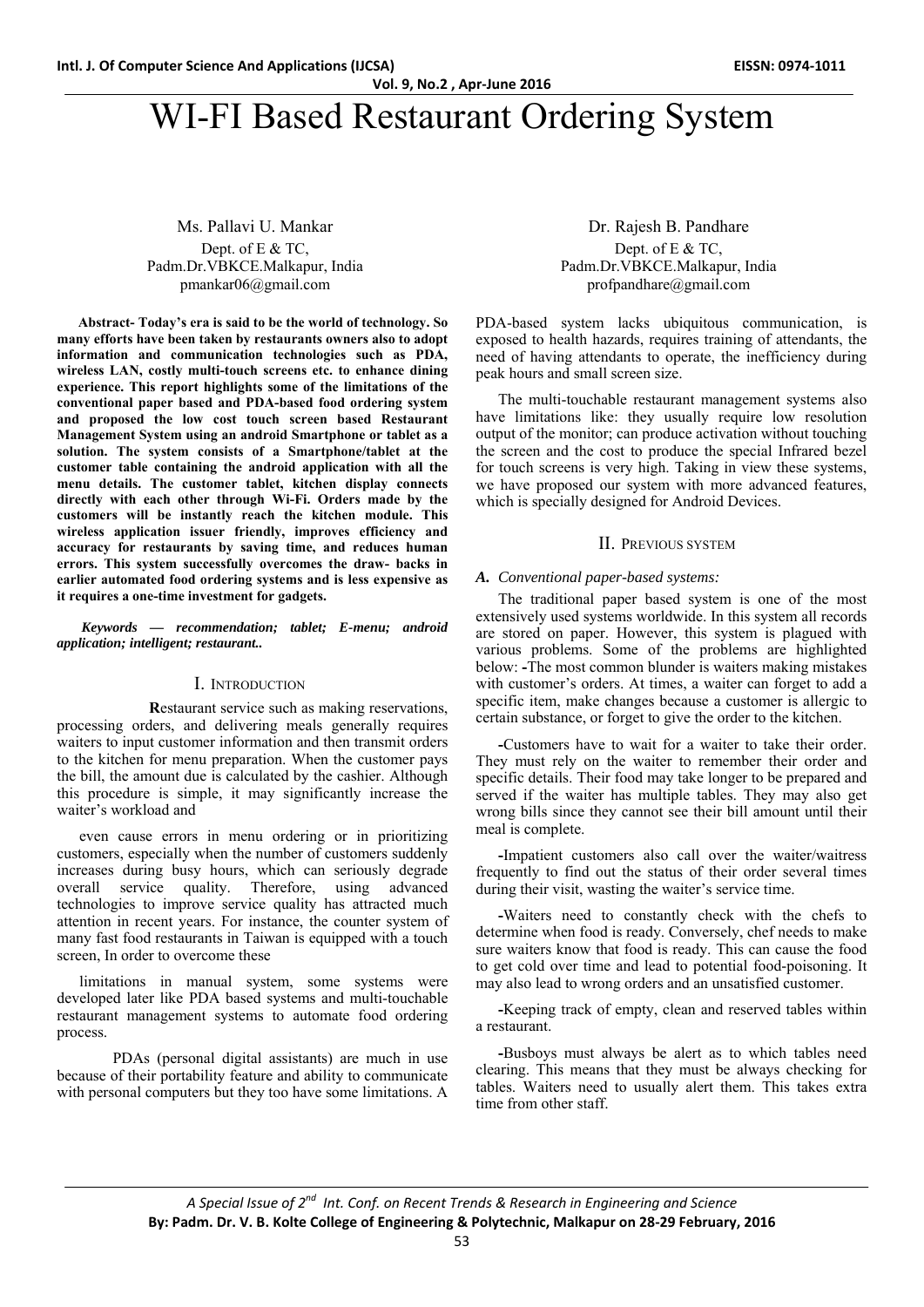**-**Managers have to analyze hundreds of paper receipts to determine best-selling items, popular hours and customer satisfaction. They also require re-printing of menus when food is not available or a price needs to be changed. This can be costly and time-consuming to a restaurant

# III. MODERN SYSTEM

To overcome the limitations of existing systems, we propose this integration of touch technology in restaurants based on android technology. It is a wireless food ordering system using android devices. Android devices, in the past few years, have reached the pinnacle of popularity and have revolutionized the use of mobile technology in the automation of routine task in wireless environment.

Our system aims at providing the following features:

**-** Combining of Wireless technology and Android OS to automate food ordering process.

**-** Allow the restaurant to operate faster (faster seating, faster order preparation, faster turnaround on food).

**-** Reduce employee error, thereby increasing customer happiness. This also reduces waste as when the wrong item is ordered, the food must be discarded.

**-** To minimize the flaws in conventional system by atomizing the working of a restaurant.

**-** To provide a mechanism for obtaining feed-back from the customers and provide the restaurant a means of review of their service.



Fig. 1. Intelligent E-restaurant System with Wi-Fi service

The above schematic diagram of **Intelligent E-restaurant System with Wi-Fi service** explains the interfacing section of each component with micro controller, Wi-Fi module and LCD, buzzer. The crystal oscillator connected to  $13<sup>th</sup>$  and  $14<sup>th</sup>$ 

pins of micro controller and regulated power supply is also connected to micro controller and LED's also connected to micro controller through resistors and motor driver connected to micro controller The detailed explanation of each module interfacing with microcontroller is as follows:

# IV. IV SOFTWARE DESCRIPTION

This project is implemented using following software's:

Express PCB – for designing circuit

PIC C compiler - for compilation part

Proteus 7 (Embedded C) – for simulation part

# *A. Express PCB*

Breadboards are great for prototyping equipment as it allows great flexibility to modify a design when needed; however the final product of a project, ideally should have a neat PCB, few cables, and survive a shake test. Not only is a proper PCB neater but it is also more durable as there are no cables which can yank loose. Express PCB is a software tool to design PCBs specifically for manufacture by the company Express PCB (no other PCB maker accepts Express PCB files). It is very easy to use, but it does have several limitations.It can be likened to more of a toy then a professional CAD program. It has a poor part library (which we can work around) It cannot import or export files in different formats It cannot be used to make prepare boards for DIY production Express PCB has been used to design many PCBs (some layered and with surface-mount parts. Print out PCB patterns and use the toner transfer method with an Etch Resistant Pen to make boards. However, Express PCB does not have a nice print layout. Here is the procedure to design in Express PCB and clean up the patterns so they print nicely.

# *B. PIC Compiler:*

PIC compiler is software used where the machine language code is written and compiled. After compilation, the machine source code is converted into hex code which is to be dumped into the microcontroller for further processing. PIC compiler also supports C language code.

It's important that you know C language for microcontroller which is commonly known as Embedded C. As we are going to use PIC Compiler, hence we also call it PIC C. The PCB, PCM, and PCH are separate compilers. PCB is for 12-bit opcodes, PCM is for 14-bitopcodes, and PCH is for 16-bit opcode PIC microcontrollers. Due to many similarities, all three compilers are covered in this reference manual. Features and limitations that apply to only specific microcontrollers are indicated within. These compilers are specifically designed to meet the unique needs of the PIC microcontroller. This allows developers to quickly design applications software in a more readable, high-level language. When compared to a more traditional C compiler, PCB, PCM, and PCH have some limitations. As an example of the limitations, function recursion is not allowed.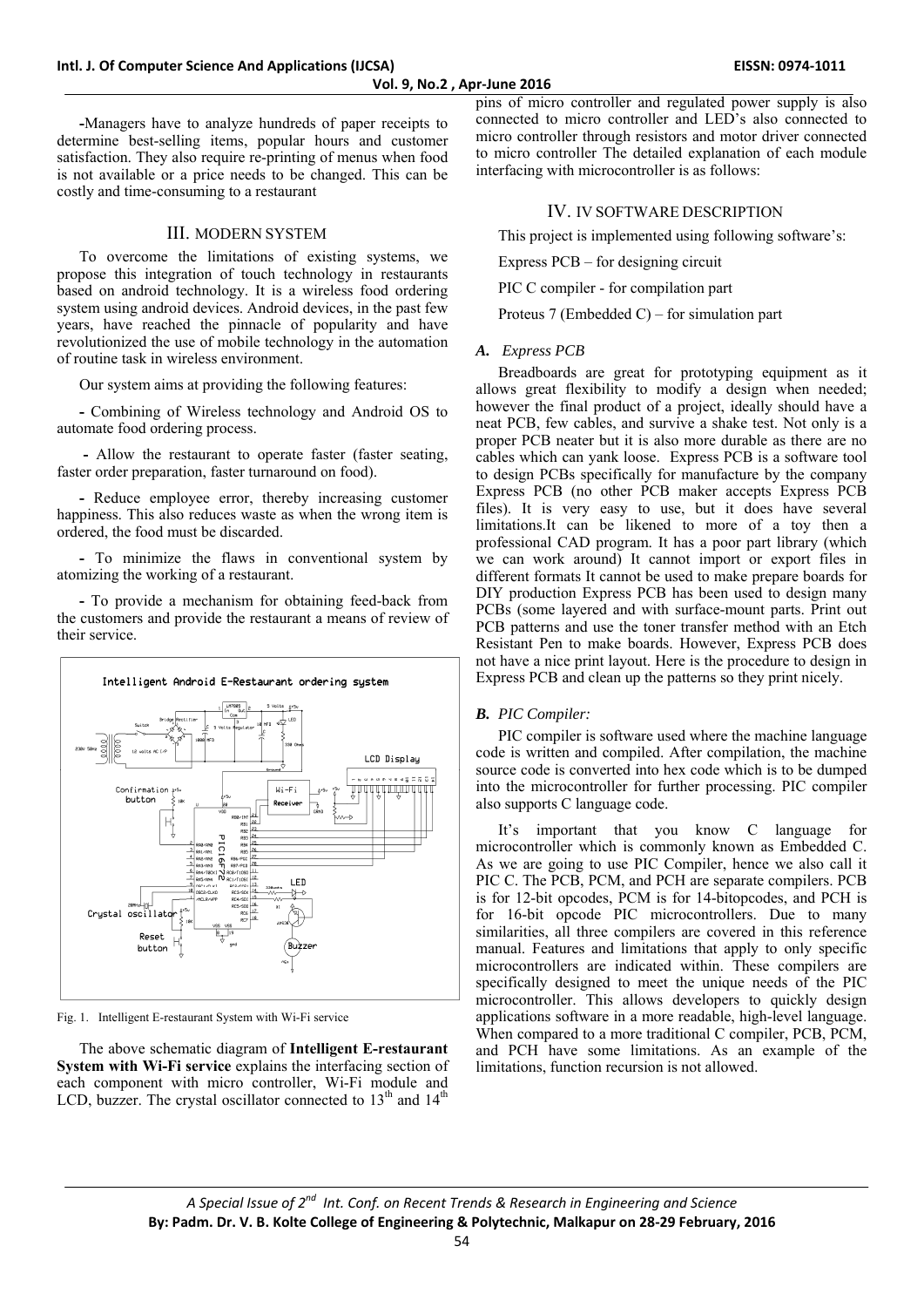#### **Intl. J. Of Computer Science And Applications (IJCSA) EISSN: 0974‐1011**

This is due to the fact that the PIC has no stack to push variables onto, and also because of the way the compilers optimize the code. The compilers can efficiently implement normal C constructs, input/output operations, and bit twiddling operations. All normal C data types are supported along with pointers to constant arrays, fixed point decimal, and arrays of **bits**.

PIC C is not much different from a normal C program. If you know assembly, writing a C program is not a crisis. In PIC, we will have a main function, in which all your application specific work will be defined. In case of embedded C, youdo not have any operating system running in there.So you have to make sure that your program or main file should never exit. This can be done with the help of simple while (1) or for (;;) loop as tare going to run infinitely We have to add header file for controller you are using, otherwise you will not be able to access registers related to peripherals.

#include <16F877A.h> // header file for PIC 16F877A**//** 

#### *C. Proteus:*

Proteus is software which accepts only hex files. Once the machine code is converted into hex code, that hex code has to be dumped into the microcontroller and this is done by the Proteus. Proteus is a programmer which itself contains a microcontroller in it other than the one which is to be programmed. This microcontroller has a program in it written in such a way that it accepts the hex file from the pic compiler and dumps this hex file into the microcontroller which is to be programmed. As the Proteus programmer requires power supply to be operated, this power supply is given from the power supply circuit designed and connected to the microcontroller in proteus. The program which is to be dumped in to the microcontroller is edited in proteus and is compiled and executed to check any errors and hence after the successful compilation of the program the program is dumped in to the microcontroller using a dumper.

## *D. Procedural steps for compilation, simulation and dumping:*

#### *1) Compilation and simulation steps:*

For PIC microcontroller, PIC C compiler is used for compilation. The compilation steps are as follows:Open PIC C compiler.You will be prompted to choose a name for the new project, so create a separate folder where all the files of your project will be stored, choose a name and click save.

# V.RESULTS

The project "**Intelligent E-restaurant System with Wi-Fi service**" was designed such that the completely automated menu in restaurants with the help of Android mobile phone using Wi-Fi module and a LCD to provide a user-friendly environment. There is no need of a person to take the order from the table. The menu will be displayed automatically on the customer mobile application using wireless Wi-Fi connectivity and we can directly order the menu with the help of press on the men

# These are the screen short result of our project



Fig. 2. Status when no input (order) is given



Fig. 3. Order received for Water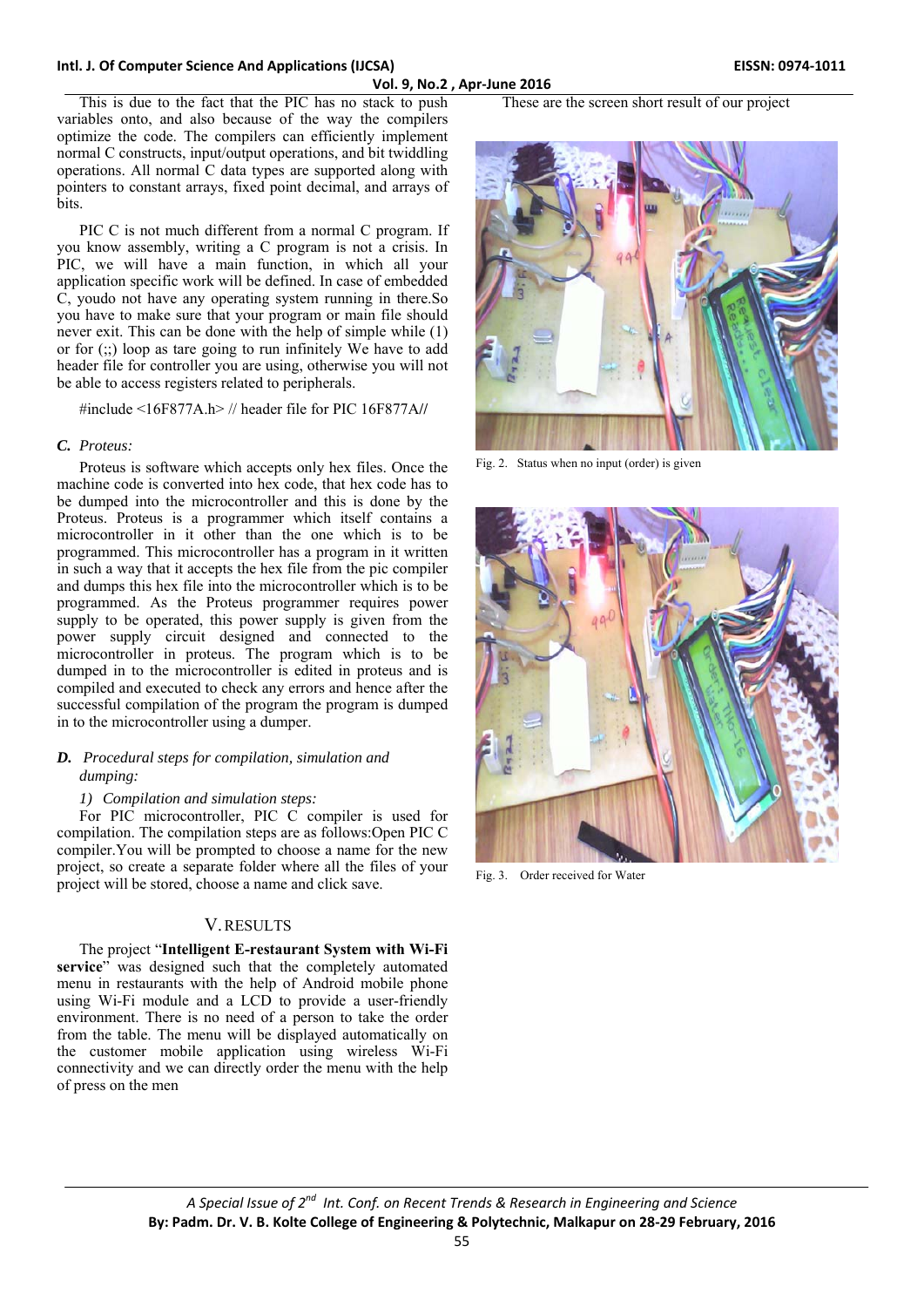#### **Intl. J. Of Computer Science And Applications (IJCSA) EISSN: 0974‐1011**



Fig. 4. Order received for Pizza



Fig. 5. Order received for Burger

Integrating features of all the hardware components used have been developed in it. Presence of every module has been reasoned out and placed carefully, thus contributing to the best working of the unit. Secondly, using highly advanced IC's with the help of growing technology, the project has been successfully implemented. Thus the project has been successfully designed and tested.

#### VII.FUTURE SCOPE:

Our project ""**Intelligent E-restaurant System with Wi-**Fi service" was designed such that the completely automated menu in restaurants with the help of Android mobile phone using Wi-Fi module and a LCD to provide a user-friendly environment. There is no need of a person to take the order from the table. The menu will be displayed automatically on the customer mobile application using wireless Wi-Fi connectivity and we can directly order the menu with the help of press on the menu.The controlling device of the whole system is a Microcontroller. Wi-Fi module, LCD, buzzer are interfaced to the Microcontroller. The input module is nothing but a mobile phone with application which takes the input from the user and provides the same to the microcontroller. The output module is Wi-Fi module which makes the communication between system at table and system at ordering department. The controller also takes the responsibility to display the menu items on the LCD. At the receiving end the selected items will be displayed on LCD with user table number. In achieving the task the controller is loaded with a program written using Embedded 'C' language

The project can be extended by using touch screen sensor and GLCD for images of food items at restaurants This can eliminate by having a GSM module, which gives the status of order detection working directly though SMS messages along with billing to the predefined numbers. We can also add temperature sensor, module, which is used for fire, temperature detection with GSM module which gives respective information.By connecting temperature sensor to the system we can get the temperature of dangerous zones in